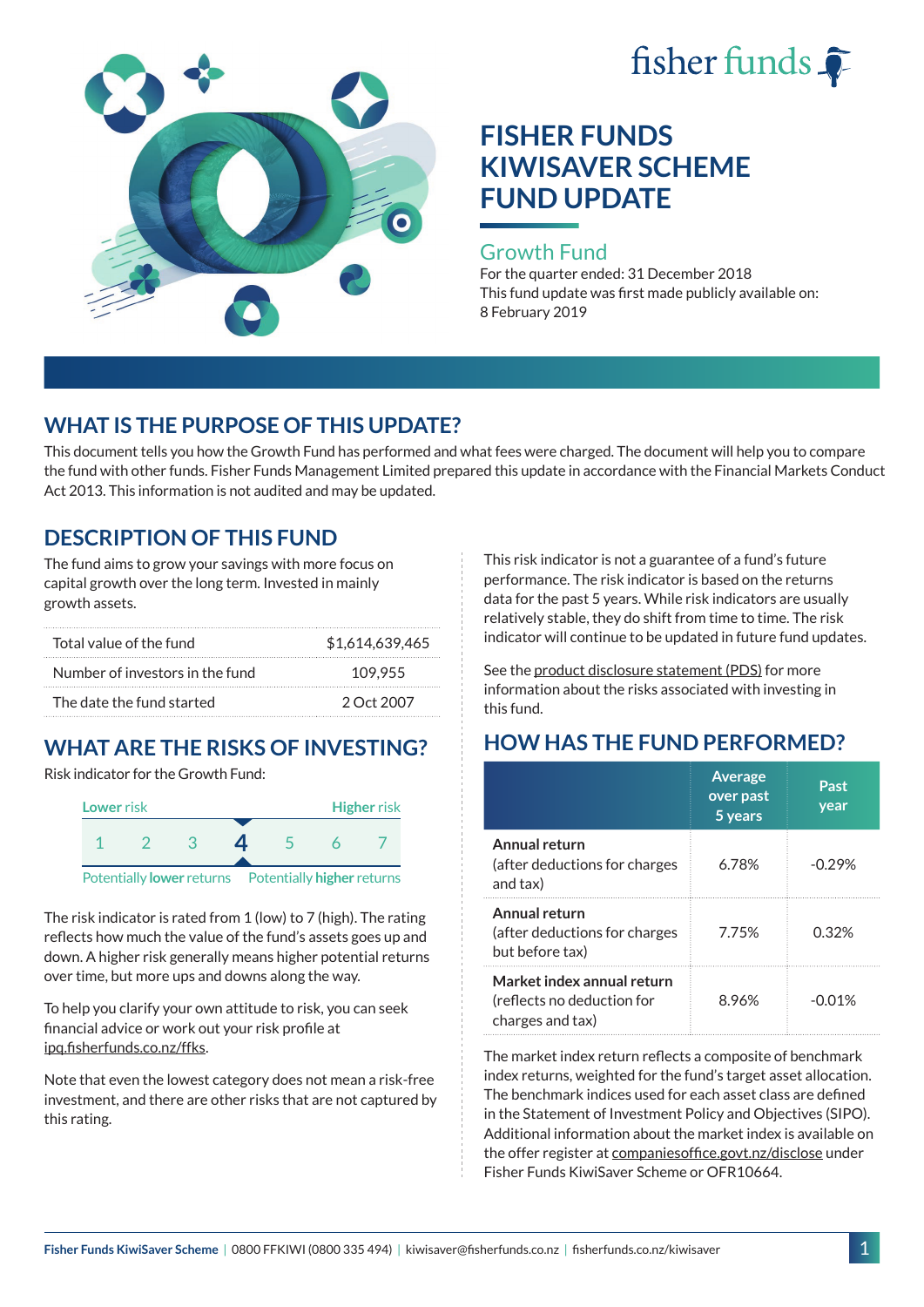## Total performance-based fees $^1$   $\qquad \qquad 0.39\%$ Other charges:  $\qquad \qquad \updownarrow$  amount per investor Annual membership fee  $$36$ invest in.



#### **ANNUAL RETURN GRAPH**

This shows the return after fund charges and tax for each of the last 10 years ending 31 March. The last bar shows the average annual return for the last 10 years, up to 31 December 2018.

2009 2010 2011 2012 2013 2014 2015 2016 2017 2018 -17.22% -28.39% 48.89% 39.93% 9.98% 8.09% -5.83% -4.15% 13.51% 14.11% 4.36% 3.17%

 $\ddot{5}$ 

16.59%

12.24% 16.87%

**Important:** This does not tell you how the fund will perform in the future.

Returns in this update are after tax at the highest prescribed investor rate (PIR) of tax for an individual New Zealand resident. Your tax may be lower. The market index return reflects no deduction for charges and tax.

### **WHAT FEES ARE INVESTORS CHARGED?**

Investors in the Growth Fund are charged fund charges that include GST. In the year to 31 March 2018 these were:

|                                                       | % of net asset value   |
|-------------------------------------------------------|------------------------|
| <b>Total fund charges</b>                             | 1.47%                  |
| Which are made up of:                                 |                        |
| <b>Total management and</b><br>administration charges | 1.47%                  |
| Inding:                                               |                        |
| Manager's basic fee                                   | 0.95%                  |
| Other management and<br>administration charges        | 0.13%                  |
| Total performance-based fees <sup>1</sup>             | 0.39%                  |
| Other charges:                                        | \$ amount per investor |
| Annual membership fee                                 | \$36                   |

Small differences in fees and charges can have a big impact on your investment over the long term.

## **EXAMPLE OF HOW THIS APPLIES TO AN INVESTOR**

Sarah had \$10,000 in the fund at the start of the year and did not make any further contributions. At the end of the year, Sarah incurred a loss after fund charges were deducted of -\$29 (that is -0.29% of her initial \$10,000). Sarah also paid \$36 in other charges. This gives Sarah a total loss after tax of -\$65 for the year.

#### **WHAT DOES THE FUND INVEST IN? Actual investment mix**

9.45% 11.31%

This shows the types of assets that the fund invests in.



## **Target investment mix**

This shows the mix of assets that the fund generally intends to



9.31% 9.93%

> Average annual return

10.76% 10.65%

60.00% 50.00% 40.00% 30.00% 20.00% 10.00% 0.00% -10.00% -20.00% -30.00% -40.00%

**Annual return**

Annual return